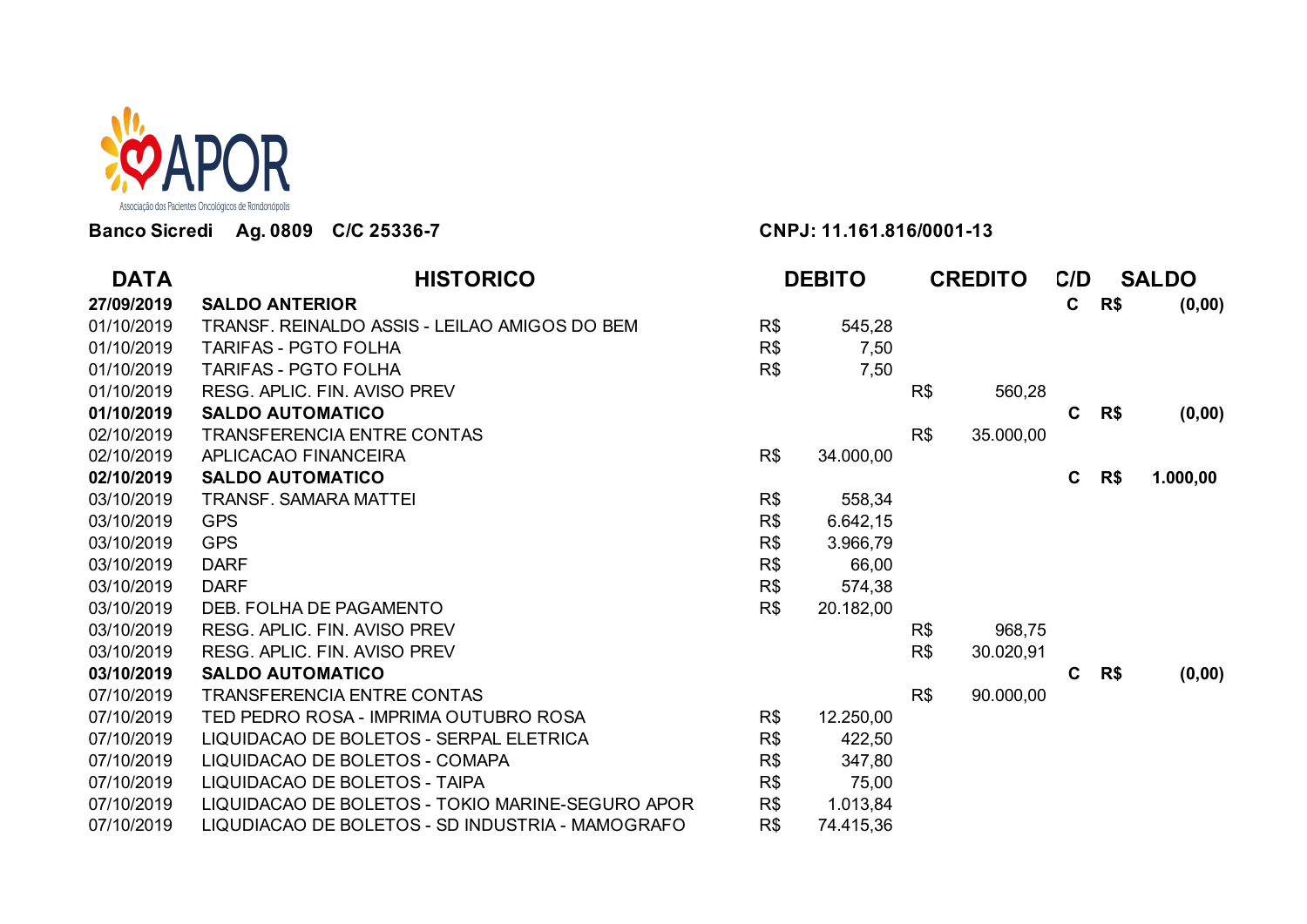| 07/10/2019 | LIQUDIACAO DE BOLETOS - KAIROS IND. REFORNA SOFA ALA | R\$ | 947,77    |     |           |              |     |          |
|------------|------------------------------------------------------|-----|-----------|-----|-----------|--------------|-----|----------|
| 07/10/2019 | DEBITO CONVENIO EMBRATEL                             | R\$ | 3,61      |     |           |              |     |          |
| 07/10/2019 | <b>DARF</b>                                          | R\$ | 263,06    |     |           |              |     |          |
| 07/10/2019 | <b>TRANSFERENCIA ENTRE CONTAS</b>                    |     |           | R\$ | 29.000,00 |              |     |          |
| 07/10/2019 | LIQUIDACAO DE BOLETOS - D.D.A NERIS                  | R\$ | 2.060,50  |     |           |              |     |          |
| 07/10/2019 | APLICACAO FINANCEIRA                                 | R\$ | 26.200,56 |     |           |              |     |          |
| 07/10/2019 | <b>SALDO AUTOMATICO</b>                              |     |           |     |           | $\mathbf C$  | R\$ | 1.000,00 |
| 08/10/2019 | <b>DARF</b>                                          | R\$ | 2.183,73  |     |           |              |     |          |
| 08/10/2019 | <b>DARF</b>                                          | R\$ | 473,15    |     |           |              |     |          |
| 08/10/2019 | TED EDUARDO MACIEL NARVAES                           | R\$ | 563,10    |     |           |              |     |          |
| 08/10/2019 | TED FABIANO PENALVA - ALUGUEL APOR                   | R\$ | 5.564,53  |     |           |              |     |          |
| 08/10/2019 | <b>TED GAIA MEDICIANA</b>                            | R\$ | 18.150,00 |     |           |              |     |          |
| 08/10/2019 | RESG. APLIC. FIN. AVISO PREV                         |     |           | R\$ | 3.979,24  |              |     |          |
| 08/10/2019 | RESG. APLIC. FIN. AVISO PREV                         |     |           | R\$ | 21.955,27 |              |     |          |
| 08/10/2019 | <b>SALDO AUTOMATICO</b>                              |     |           |     |           | C            | R\$ | (0,00)   |
| 09/10/2019 | TED C R SAUDE SUL DE MATO GROSSO                     |     |           | R\$ | 12.561,64 |              |     |          |
| 09/10/2019 | APLICACAO FINANCEIRA                                 | R\$ | 11.561,64 |     |           |              |     |          |
| 09/10/2019 | <b>SALDO AUTOMATICO</b>                              |     |           |     |           | $\mathbf{C}$ | R\$ | 1.000,00 |
| 10/10/2019 | CESTA DE RELACIONAMENTO                              | R\$ | 93,10     |     |           |              |     |          |
| 10/10/2019 | DEBITO CONVENIO GVT/VIVO                             | R\$ | 213,88    |     |           |              |     |          |
| 10/10/2019 | <b>DEBITO CONVENIO - SANEAR</b>                      | R\$ | 152,06    |     |           |              |     |          |
| 10/10/2019 | <b>SALDO AUTOMATICO</b>                              |     |           |     |           | $\mathbf{C}$ | R\$ | 540,96   |
| 11/10/2019 | TED RAFAEL BRAGA                                     | R\$ | 15.399,85 |     |           |              |     |          |
| 11/10/2019 | RESG. APLIC. FIN. AVISO PREV                         |     |           | R\$ | 4.245,41  |              |     |          |
| 11/10/2019 | RESG. APLIC. FIN. AVISO PREV                         |     |           | R\$ | 10.613,48 |              |     |          |
| 11/10/2019 | <b>SALDO AUTOMATICO</b>                              |     |           |     |           | C            | R\$ | (0,00)   |
| 14/10/2019 | <b>TARIFAS - PGTO FORNECEDOR</b>                     | R\$ | 18,00     |     |           |              |     |          |
| 14/10/2019 | RESG. APLIC. FIN. AVISO PREV                         |     |           | R\$ | 18,00     |              |     |          |
| 14/10/2019 | <b>SALDO AUTOMATICO</b>                              |     |           |     |           | C            | R\$ | (0,00)   |
| 16/10/2019 | <b>DARF</b>                                          | R\$ | 865,95    |     |           |              |     |          |
| 16/10/2019 | <b>DARF</b>                                          | R\$ | 2.684,46  |     |           |              |     |          |
| 16/10/2019 | <b>TRANSFERENCIA ENTRE CONTAS</b>                    |     |           | R\$ | 16.000,00 |              |     |          |
| 16/10/2019 | APLICACAO FINANCEIRA                                 | R\$ | 11.449,59 |     |           |              |     |          |
| 16/10/2019 | <b>SALDO AUTOMATICO</b>                              |     |           |     |           | $\mathbf{C}$ | R\$ | 1.000,00 |